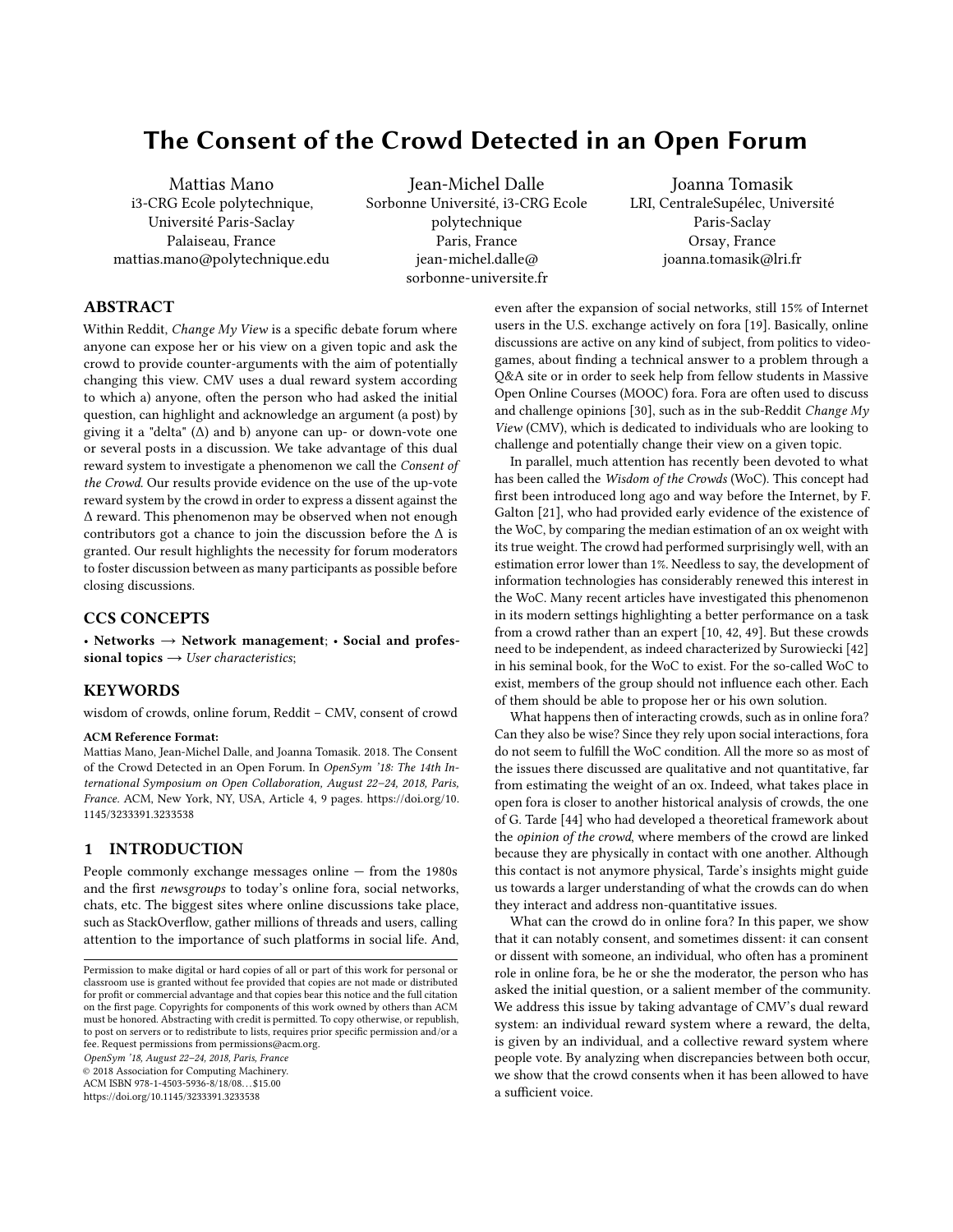In the next section, we review recent literature that studies dialectic activity within online communities. To progress towards a model adapted to the analysis of online discussions, we then describe CMV and our methodology. Next, we present descriptive statistics and results before discussing them and concluding.

## 2 RELATED WORK

#### 2.1 Modeling a Discussion

An important area of interest with regard to online discussions is mailing lists. One can see a mailing list as a "thread" [\[40\]](#page-8-5) or as a "quotation" structure [\[6\]](#page-7-3), to analyze the thematic coherence of a discussion. Some research has focused on the manner with which a community tackles issues such as coordination or vandalism [\[29\]](#page-8-6), developing tools to help the online community to prevent from unwanted behavior. The development of the Internet 2.0, however, steers communities to move from mailing lists to open online fora [\[45\]](#page-8-7).

Another widely studied issue tackles whether the discussion evolution follows predefined patterns. The typical approach consists in modeling fora as graphs. A thread is an aggregate of messages linked together according to the order of posting. Thus, a discussion takes the form of a tree where vertices model the messages and are linked if one answers directly another. A large part of the literature reports attempts to model the structural evolution of discussions. From the growth of general networks, the random evolution [\[20\]](#page-7-4) and the small world [\[47\]](#page-8-8) to the preferential attachment [\[5\]](#page-7-5), researchers demonstrate the relevance of certain patterns in online discussions evolution [\[28\]](#page-7-6). The preferential attachment model can be summarized by the "rich gets richer" slogan. Gómez et al. [\[22\]](#page-7-7) proposed its variant, taking into account the importance in a discussion of the opening message which attracts more answers. Besides a discussion can be modeled by a tree, as said above, but we can also build an author network, where nodes are the authors and they are linked if one answers to another. Dorat et al. [\[18\]](#page-7-8) model a mailing list with the random multi-level approach. Next, they compare the real and synthetic mailing lists, emphasizing the importance of basic characteristics of such author network in the discussion evolution.

In addition to studying the variables of the structure of an online discussion, researchers focus on subgraphs (mainly on dyads and triads), formalized by Wasserman and Faust [\[46\]](#page-8-9). The methodology consists in counting occurrences of a certain subgraphs of size k and make a comparison with a reference model, often built with random graphs, conserving some of its properties. Park and Barabási [\[39\]](#page-8-10) focus on dyads and develop a model to understand whether a certain property of nodes (a characteristic of proteins, for instance) explains the structure of the graph. Holland and Leinhard [\[24\]](#page-7-9) characterize the sixteen possible triads which can be obtained between three people — modeled by nodes — in a sociogram with any binary "choice relation" - represented by edges - (Figure [1\)](#page-1-0). Milo et al. [\[37\]](#page-8-11) define as network motifs subgraphs occurring significantly more frequently than those in random graphs.

Motif analysis allows one to compare different types of network [\[13,](#page-7-10) [36\]](#page-8-12). Moreover, in social sciences literature, Holland and Leihnardt [\[25\]](#page-7-11) argue that "most theories of structure in interpersonal relations concern average local properties". The analysis of

<span id="page-1-0"></span>

Figure 1: Triad dictionary from [\[13\]](#page-7-10)

motif allows researchers to bring evidences on specific characteristics of different types of threads [\[1,](#page-7-12) [35\]](#page-8-13), in different communities [\[12,](#page-7-13) [31\]](#page-8-14).

Those researchers enrich the analysis of the discussion evolution taking into account addition informations. However, difficulties appear when anticipating this evolution. The anticipation may consist in predicting the behavior of a participant in the future. Studies on this subject focus on social roles in online fora. Lumberas [\[33\]](#page-8-15) affirms that "Roles are both descriptive and predictive categories of behavior". Two authors share the same role if they tend to interact in the same type of discussions. Focusing on conversational behaviors, Lumberas brings out several typical roles. This is allowed by the analysis of the motifs discussed above.

The above-mentioned studies do not take into account additional information which can be gathered from the fora, such as up- or down-votes for an answer; if the conversation is closed; a level of authors' experience and the time laps between consecutive answers. Several studies ask questions how these variables might explain the discussion evolution. Anderson et al. [\[3\]](#page-7-14) present results about the first reply to the initial question on the forum StackOverflow. The most experienced users reply before other participants as one gets more points if his or her answer is chosen by the questioner as the best answer. The points level reflecting the expertise of an individual, it has become a labor market signal in the computer science field. Thus, the forum creates a direct incentive to answer quickly. Others studies draw similar conclusions from editing possibilities on StackOverflow. They emphasize the fact that the first best answer is more edited than the second-best, the quality of answer being a difference of total up- and down-votes [\[16,](#page-7-15) [48\]](#page-8-16).

# <span id="page-1-1"></span>2.2 The Wisdom of the Crowd and Open Collaboration

The previous works do not consider, however, either the motivations of the participants or the theoretical concept driving their behavior.

An evidence for self-organizational properties has started to be gathered [\[17\]](#page-7-16). This fact has pleaded for the existence of stigmergic phenomena driving the allocation of online efforts and thus orienting coordination within Free/Libre Open Source Software (FLOSS) projects [\[8,](#page-7-17) [15\]](#page-7-18), for instance. These coordination models assume that the code and/or other existing online artifacts actually mediate coordination, making it mostly indirect and/or implicit, in such a way that it reduces transaction costs and gives rise to aggregate properties [\[15\]](#page-7-18). The latter approach has recently received further support through the emergence of theoretical notions such as transparency [\[14\]](#page-7-19) or superposition [\[27\]](#page-7-20), which also tend in both cases to emphasize indirect and/or implicit coordination mechanisms.

In his seminal book, Surowiecki [\[42\]](#page-8-2) develops a theoretical framework for the WoC. He defined four conditions that characterize wise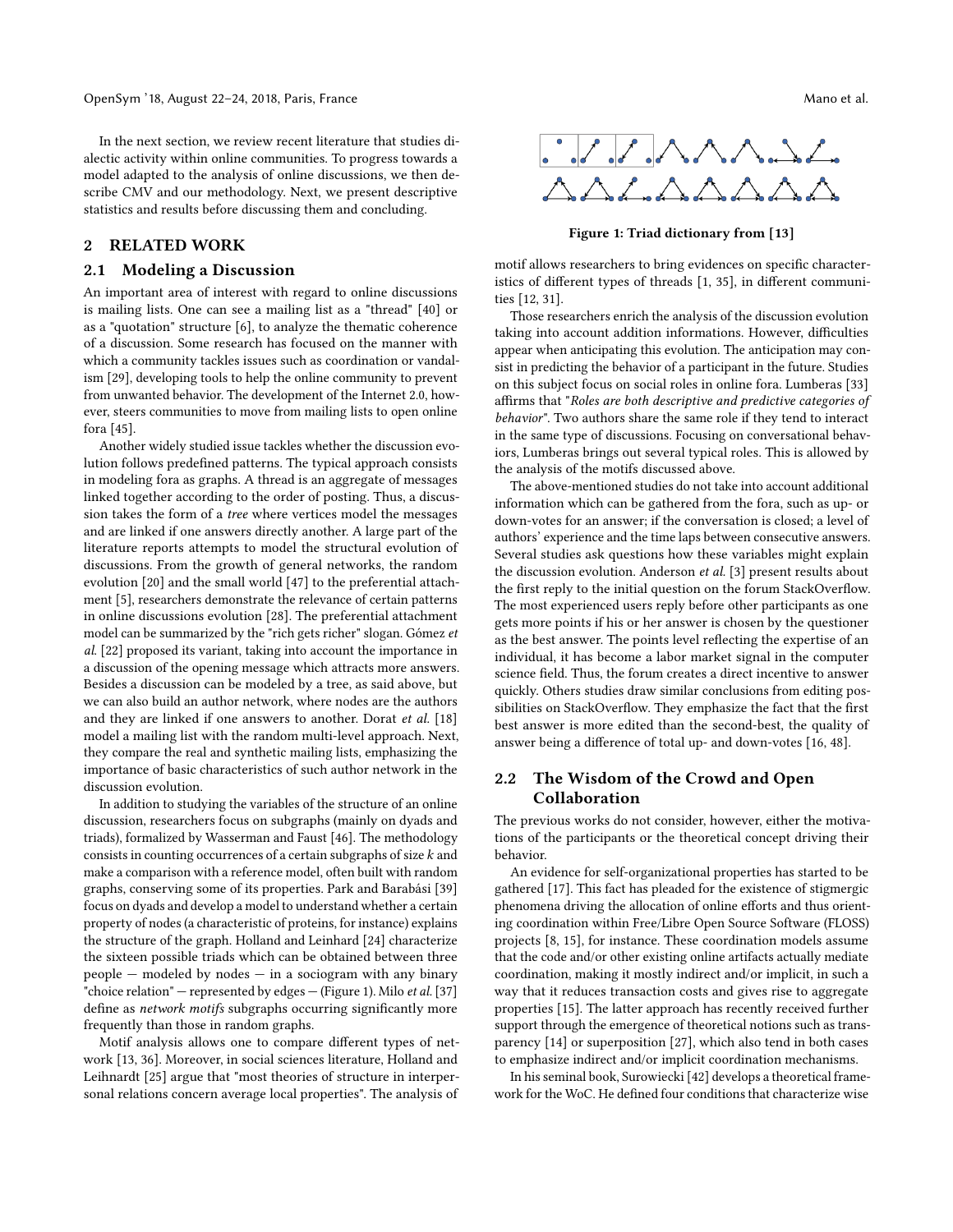crowds: diversity, independence, decentralization, and aggregation. It is then legitimate to ask the question: "Does forum framework ensure those characteristics?"

Concerning the diversity, the more diverse the crowd is, the more different solutions are proposed, which increases the chance for a good one to be among the proposals. In their last report, We Are Social organization reveals that more than four billion of individuals are using the Internet around the world  $^1$  $^1$ . With half of the planet being connected online, we assume that the diversity is ensured.

Nevertheless, it is possible to ensure it. In "contest" type of fora [\[34\]](#page-8-17), challengers compete with other participants to win the reward. In this case, they do not have interest to exchange with each others thus the independence condition is fulfilled.

The decentralization process is a system where decision process is not fully the power of one part of the system. Here again, Q&A fora do not fulfill this condition. The reward is usually awarded by the problem questioner, who selects which solution she prefers. This is the case of the platform InnoCentive where companies ask the community to solve a technical problem and pay a financial recompense to the author of the best solution [\[9\]](#page-7-21). Nevertheless, on other platforms such as StackOverflow, even after the "best" solution has been selected by the questioner, the crowd can act on it. In [\[16\]](#page-7-15), authors demonstrate that the number of edits (modifications of a post) is higher for the winning answer than for the second best answer. In both cases, the crowd improves the selected answers performing a decentralized optimization. Finally, aggregation is ensured through the platform itself: the best answer is usually the first one to be seen when someone visits the question thread or at least, one can sort post according to their score.

The Wisdom of the Crowd (WoC) is an important area of investigation in Open Innovation [\[11\]](#page-7-22) since, under the right circumstances, a company could have an advantage to outsource its innovation [\[2\]](#page-7-23). A main condition for the crowd to perform better than a group of experts is the diversity among its members [\[26,](#page-7-24) [38,](#page-8-18) [41\]](#page-8-19). Thanks to the diversity — regarding "intelligence", social background, skills, etc. — the proposed solutions are better. Moreover, it is often the combination of these solutions which performs the best to solve a problem (such as the disappearance of the USS Scorpion submarine [\[42\]](#page-8-2)). Nevertheless the WoC is not always the optimal mean to get the proper solution. One of the obstacles comes from social interactions [\[32\]](#page-8-20). If and when members of the crowd have the possibility to exchange about their proposals, a decrease of the diversity can be observed, due to psycho-social mechanisms such as conformism [\[4\]](#page-7-25). However, under right circumstances, social influences can have a positive impact on the WoC. In experimental settings, Becker et al. [\[7\]](#page-7-26) bring to light a positive influence of knowing the group answer — the mean answer of the group, on individual estimates when people could modify their answer. In this case, social influences improved both individual and group estimates.

# 3 REDDIT – CHANGE MY VIEW (CMV)

Reddit – *Change My view* (CMV) $^2$  $^2$  admits discussions and opinions on any subject. Such as Agora in Ancient Greece, the initiator — Original Poster (OP) — opens a discussion announcing her idea on

<span id="page-2-1"></span><sup>2</sup>https://www.reddit.com/r/changemyview/

a topic. CMV has developed constrained rules to join the debate. To open a topic, one agrees to follow the conversation, at least three hours after its beginning and one must personally hold the view and be willing to have it changed<sup>[3](#page-2-2)</sup>. All participants, OP included, can award with a delta ∆ any argument that allowed her to make a step in the change of her view. The reward attribution should be accompanied by the argumentation why the comment has been convincing. The opinion change may be minor as ∆ does not have to terminate the thread. We thus observe some threads where several ∆ were assigned. The DeltaBot, a Reddit bot, confirms the ∆ attribution through a post.

Figure [2](#page-3-0) presents an example of a thread in  $\text{CMV}^4$  $\text{CMV}^4$ . The boxes indicated with blue solid strip indicate the author who is the OP in this example; This author opens a thread about of an investment plan called "tontine". She develops her point of view on the subject. She finishes her post by asking the forum members to change her view (CMV). A first challenger answers (post A.1). Then the OP answers (post A.2), attributing a  $\Delta$  to the post A.1 and providing explanations of her decision. The DeltaBot confirms the delta award in the post A.3. Similarly, another challenger answers the OP (post B.1), which the OP answers (post B.2) before the intervention of another strip with orange horizontal lines challenger (post B.3). This is followed by a discussion between the OP and this strip with orange horizontal lines challenger (between post B.2 and post B.11). In this example, two other challengers participate (posts A.4 and B.12) with or without an answer from the OP or another challenger.

In the studied forum, as a participant can directly address any post, the "thread" framework preserves the thematic coherence of a discussion. Moreover, we have access to an important quantity of information, such as whether a post was awarded with a  $\Delta$  and by whom and its numbers of up- and down-votes; the number of ∆<sup>s</sup> that a participant has been awarded until now approximates the experience of the participant in this forum. The ∆ system allows us to ascertain on the quality of a conversation, despite a bias of which we are aware. Even if the ∆ does not ensure a full change of view, it gives some hints on the number of relevant arguments and thus, whether a discussion progresses or stagnates.

Reddit – CMV occurs to be an original study case. On the one hand, it has common features of open online discussions. This forum allows its participants to reply one to another. It provides them with an award system, a vote system on posts, and a user experience system. Furthermore, the discussion structure ensures that one can answer on any sub-comment level, contrary to a Q&A website such as StackOverflow. On the other hand, CMV requires a unique and strict framework on the discussions, as described above. Finally, while Reddit itself has been the subject of numerous research works, CMV has been rarely chosen as research object. Altogether, CMV appears to be an appropriate and original candidate to evaluate the dynamics in online discussions.

Moreover, CMV fulfills the four characteristics of a wise crowd in action (Section [2.2\)](#page-1-1): diversity and aggregation are ensure by the forum website type, independence by a contest forum type, and decentralization by a vote system. Still, few researches examined the presence of the WoC in open online fora. They have focused

<span id="page-2-0"></span><sup>1</sup>https://wearesocial.com/blog/2018/01/global-digital-report-2018

<span id="page-2-2"></span><sup>3</sup>http://www.reddit.com/r/changemyview/wiki/rules

<span id="page-2-3"></span><sup>4</sup> https://www.reddit.com/r/changemyview/comments/3mzc6u/

cmv\_the\_tontine\_should\_be\_legalized\_and\_made\_a/?sort=top&st=jf2di5d1&sh=27df2763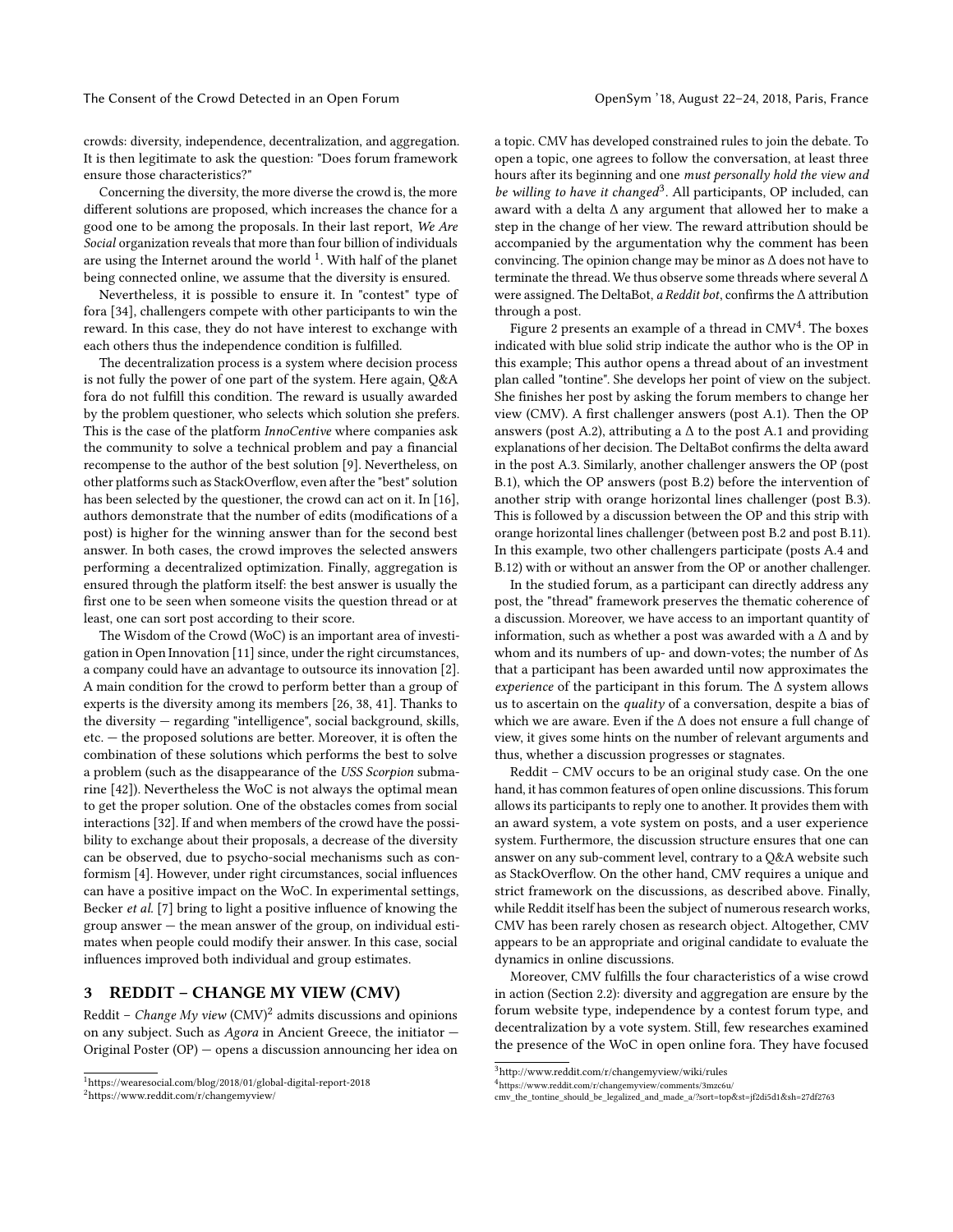<span id="page-3-0"></span>

Note: Colors and shapes in posts indicate distinct users. OP awarded post A.1 with a ∆.

Figure 2: Real CMV thread, example from [\[43\]](#page-8-21)

on the resolution of a problem, which the solution is an objective outcome [\[10,](#page-7-2) [49\]](#page-8-3), in experimental settings. There is no such objective solution to change someone's point of view. Still, the crowd influences the discussion outcomes. Thus, instead to focus on the WoC, we propose to study the power of the crowd on the reward system through its approval:

- What are the conditions for the crowd to manifest its agreement?
- Does the crowd always consent with the ∆ reward?

# <span id="page-3-2"></span>3.1 First delta context

A classical approach to model a thread forum consists in using the graph theory [\[23,](#page-7-27) [33,](#page-8-15) [43\]](#page-8-21). A thread is an aggregate of messages linked together according to the order of posting. Thus, a discussion takes the form of a tree where vertices model the messages and are connected if one answers directly another.

We focus on the context of a reward in CMV threads and want to know if the crowd intervenes in this process. Besides, as already mentioned, several ∆s might occur in a thread. The ∆ attribution underlines a new step in the discussion. Thus, threads with different number of ∆s are not at the same evolution level. To be able to compare the threads awarded with at least one ∆, we fix our attention on part of the discussion leading to the first ∆ attribution.

To reach this goal, we prune the trees step by step. First, we remove all posts occurring after the post awarding the ∆, as they have no impact on the ∆ attribution. Next, we assume that each independent sub-tree, appearing after the removal of the root of a thread (the opening post) , models an independent sub-discussion, where different arguments are developed. Thus we only retain the sub-tree where the ∆ occurred.

Applying the pruning process on the 5037 threads having at least one  $Δ^5$  $Δ^5$ , we observe four types of sub-graphs, presented in Figure [3:](#page-4-0)

- (1) the simplest ones are composed solely of the root and two posts, the delta receiving ( $\Delta_r$ ) and the delta giving ( $\Delta_q$ ), 38% of the threads — top left corner;
- (2) the Branch which are composed of several posts between the root and the  $\Delta_r$  post, 32.60% of the threads — top right corner;
- (3) the Side discussion where a dense sub-discussion occurred between the  $\Delta_r$  and the  $\Delta_q$  posts, 22.40% of the threads bottom left corner;
- (4) the Complex composed both by a branch and a side discussion, 7% of the threads — bottom right corner.

For the first type, either the question was easily answered or an expert of the field happened to spot it quickly and gave a strong argument. In both cases, the crowd has no role in the ∆ attribution process. This observation is confirmed by the average number of authors in each discussion types: <sup>2</sup>.00, <sup>2</sup>.45, <sup>4</sup>.95, and <sup>3</sup>.80, respectively. Thus, when the sub-tree is a Simplest discussion type, there are always exactly two authors: the OP and one challenger. We exclude this type of sub-discussions.

Moreover, on the one hand, the Branch type attracts significantly fewer authors than the Side discussion. In order to detect the influence of the crowd on the rewarding process, we make certain assumptions on those discussion types. The Branch type might reflect an expert intervention, the  $\Delta_q$  author asking for more details before awarding the last post of the expert, the  $\Delta_r$  post. We thus assume an absence of crowd's intervention, despite the fact that it has enough time to intervene. On the other hand, the Side discussion type attracts significantly more authors. We thus assume that the

<span id="page-3-1"></span> $^5\rm{We}$  also removed three threads where the OP received the  $\Delta.$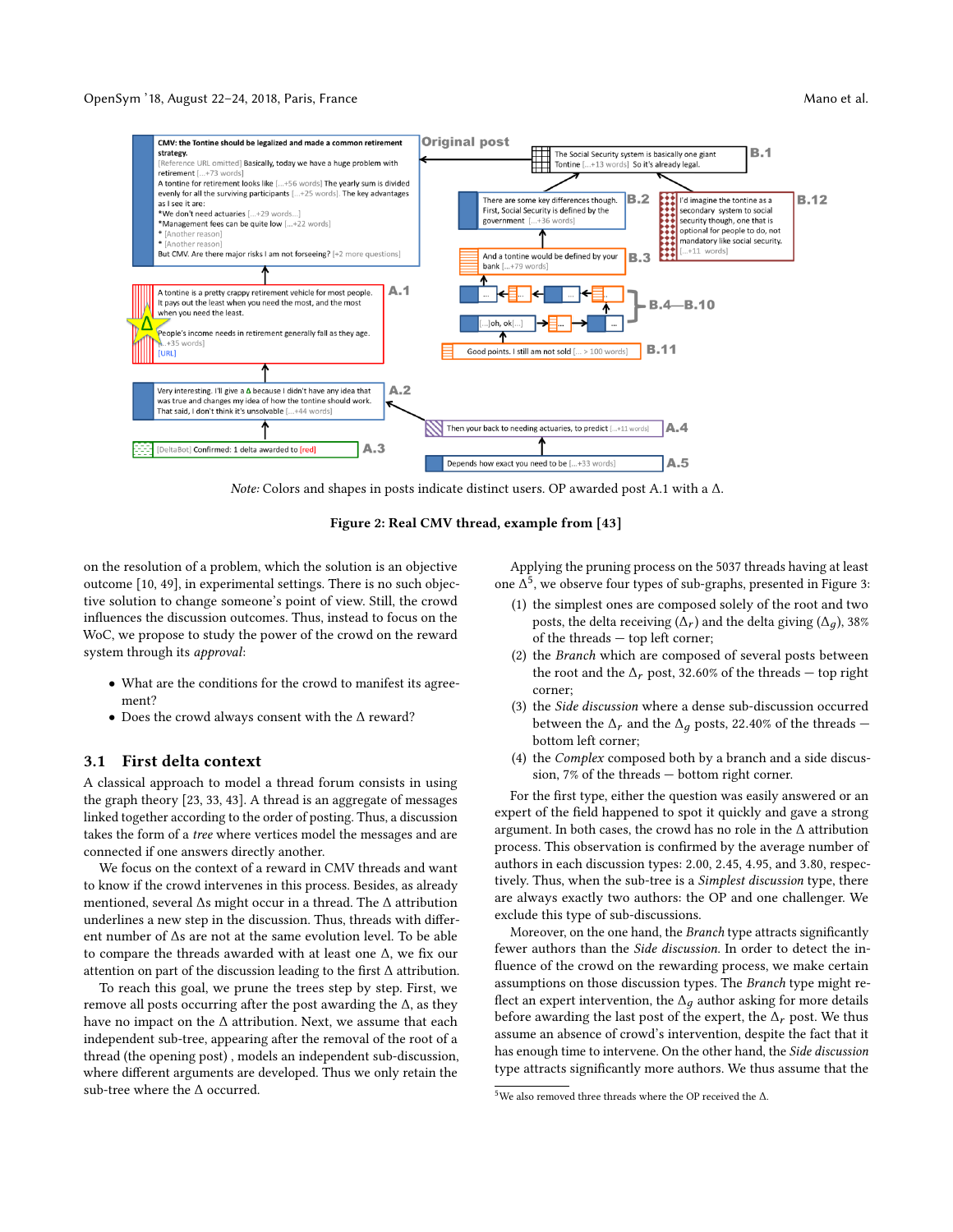<span id="page-4-0"></span>The Consent of the Crowd Detected in an Open Forum Open Sym '18, August 22-24, 2018, Paris, France



 $Note: \Box = \textsc{OP}$  posts, <br> ◦ = non-OP posts, red  $\vartriangle = \Delta$  receiving post, green =<br>  $\Delta$  giving post.

#### Figure 3: Sub-graphs identified after pruning process

crowd debates on the content of the  $\Delta_r$  post, which results in the ∆ occurrence.

Besides the ∆ mechanism, each participant could up- or downvote one or several comments (down-votes are allowed but not recommended by the CMV rules<sup>[6](#page-4-1)</sup>). On the one hand, a  $\Delta$  reward<br>might be the result of an intense debate between participants, still might be the result of an intense debate between participants, still it reflects the decision of an individual. On the other hand, even if the voting action is individual, the visible characteristic of a post is the number of votes it gathered. Thus, the voting system expresses a collective view. We investigate which post received the maximum score in each sub-threads (after the pruning process). This post is assumed as the one which brings along the winning argument for the crowd. The "winner" post may be:

- (1) the root post, assumed as a popularity choice to point out the interest of the discussion in its entirety;
- (2) one of the two ∆ posts, assumed as the consent of the crowd on the reward;
- (3) any other post, assumed as the disapproval of the crowd. Thus the crowd points out a potentially better argument.

If the most popular post is the root, we cannot affirm that the crowd consents with the first ∆ awarded. Therefore, in this case, we look for the second most popular post occurrence, which is either one of the ∆ posts or any other post. In Figure [2,](#page-3-0) the ∆ post also received the maximum vote score.

Besides, we must underline that we compare award systems which might occur at a different timing. We know for sure the exact timing of the ∆ being awarded by a post, for which we get the timestamp. However, it is not the case for the voting system. Thus, the votes might have occur before and/or after the ∆ attribution. Moreover, the pruning process might cut an important argument occurring after the ∆ attribution. Still, we observe that, the ∆ posts possibly are also the posts receiving the most upvotes in the analyzed sub-discussion. For this reason, comparing those two award systems allow us to capture a collective decision about an individual action. From this voting system, we state the following assumption:

H1: If the crowd does not manage to influence the rewarding process through posting actions, it will intervene by its upvote power.

If H1 is verified, the Consent of the Crowd would be the mechanism through which the crowd will assure the quality of a discussion reward.

### 3.2 Descriptive statistics

We work on an open database from  $[43]^7$  $[43]^7$  $[43]^7$ . Its authors extracted from Reddit API all discussions from January 2013, the creation of CMV, to April 2015. We analyze the following groups of variables in order to understand the dependent variable: is the  $\Delta_r$  post also the post receiving the largest number of upvotes (labeled afterward  $MaxVote \Delta$  and equals to 1 if it is the case).

First, we analyze the global activity in the thread: a binary variable to detect if the  $\Delta_q$  author is the OP or not (labeled as  $\Delta_q$  OP); the numbers of posts from the  $\Delta_g$  author and from the  $\Delta_r$  author (labeled as *Post*  $\Delta_q$  and *Post*  $\Delta_r$ , respectively); the number of posts occurring between the root and the  $\Delta_r$  post (labeled as Post Bfr.  $\Delta$ ), and the number of posts occurring between the  $\Delta_r$  and the  $\Delta_q$ posts (labeled as Post Inbtw. ∆).

Second, we take into account the vote activity: vote received by  $\Delta_q$  and  $\Delta_r$  posts (labeled as *Vote*  $\Delta_q$  and *Vote*  $\Delta_r$ , respectively); the average number of votes received by a post in the sub-thread divided.

Finally, we measure the experience level by classifying authors according to the quartile of the experience distribution: the ones having no ∆, those having exactly one ∆, those who have between <sup>2</sup> and <sup>5</sup> ∆, and those having at least <sup>6</sup> ∆. The levels are labeled from 0 to 3. Thus, we get the level of experience of the  $\Delta_q$  and  $\Delta_r$ authors. For the crowd, we compute the average level of experience as a proxy for the Wisdom of Crowd. We also want to control for the diversity of the crowd [\[26,](#page-7-24) [38,](#page-8-18) [41\]](#page-8-19) using the Gini index for this purpose, as it expresses a disparity in the distribution of experience, that ranges between 0 and 1. The higher the index is, the more diverse the distribution is.

As described in Section [3.1,](#page-3-2) we focus on the threads rewarded with at least a ∆ and which attracted at least four distinct authors. We also removed threads where at least one author gets her account closed, the action which replaces her pseudo by the label "deleted" in the database. In these cases, we are not able to distinguish authors if there is several "deleted", which could bias the experience variables. After these adjustments, the final dataset includes 543 sub-discussions. Table [1](#page-5-0) provides the mean and standard deviation of the variables we defined to conduct our analysis.

In 59% of cases, the post which is awarded by the ∆ is also the one receiving the maximum vote score and in 40% of the cases, the ∆ is awarded by the OP. Fraction <sup>19</sup>.15% of the threads are Branches, <sup>60</sup>.59% are Side discussions and <sup>20</sup>.26% of them are Complex discussion types. For the following statistics, we remove from the data set the root post. Indeed, this post brings the same information for all the threads: it is a post written by the OP. It will not help us distinguish the different types of discussions. Thus, in average, <sup>6</sup>.<sup>29</sup> authors participate in the sub-discussions, writing 10.19 posts<sup>[8](#page-4-3)</sup>. The

<span id="page-4-1"></span><sup>6</sup> https://www.reddit.com/r/changemyview/wiki/guidelines#wiki\_upvoting.2Fdownvoting

<span id="page-4-2"></span><sup>7</sup> https://chenhaot.com/pages/changemyview.html

<span id="page-4-3"></span> $8$ This value does not reflect the heterogeneity of the size of the discussions. The biggest one gathered 98 authors, who have written 235 posts.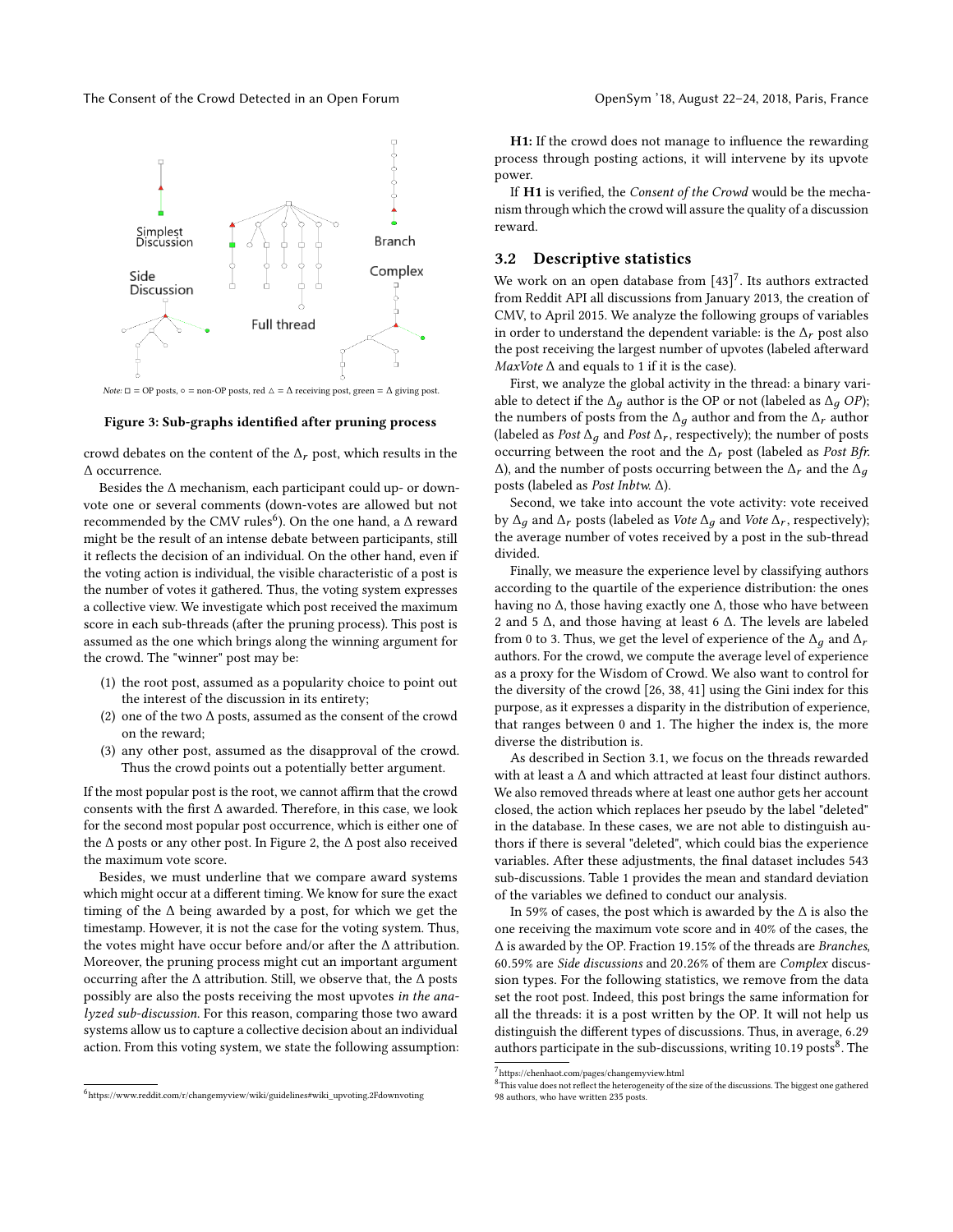$\Delta$ <sub>r</sub> author participates slightly more than the  $\Delta$ <sub>*q*</sub> author (2.22 posts against <sup>1</sup>.<sup>70</sup> posts, in average). Moreover, while, in average, <sup>1</sup>.<sup>33</sup> posts are written before the  $\Delta_r$  post, there is 6.86 posts in between the ∆ posts. Concerning the experience of the different actors, the average level of experience of the  $\Delta_q$  author is equal to 0.52, against 2.15 for the  $\Delta_r$  author. The average crowd experience level is 1.02, with the average Gini index at <sup>0</sup>.66, showing a considerable diversity. Finally, in average, a post will have a score of <sup>13</sup>.<sup>41</sup> , when the  $\Delta$ r post will have a score of 43, against 4.75 for the  $\Delta$ <sup>*q*</sup> post.

Moreover, we have analyzed the correlation between the variables with the dependent variable MaxVote ∆, presented in the last column of Table [1.](#page-5-0) MaxVote ∆ is significantly correlated with almost all the variables. The votes on ∆ posts are significantly positively correlated with the dependent variable but not as much as it might have been expected. Moreover, while the  $\Delta_q$  post activity is significantly negatively correlated with  $MaxVote \Delta$ , the  $\Delta_r$  post activity is positively correlated but not significantly: the activity in the discussion by the ∆ giver should have a higher impact on the vote power than the ∆ receiver activity, in terms of posting action. Likewise, while the level of experience of the  $\Delta_q$  and the crowd have a significant negative impact on MaxVote  $\Delta$ , the  $\Delta_r$  experience is not correlated with the dependent variable. Finally, the Gini diversity of experience of the crowd and the numbers of authors in the sub-thread have a significant positive correlation with MaxVote ∆ but the Crowd Experience is significantly negatively correlated with the dependent variable. On the one hand, the wiser the crowd is, the less it will comply with the  $\Delta_q$  author. On the other hand, the more diverse it is, the more it will comply.

<span id="page-5-0"></span>

|                       | Mean     | Std.  | Pearson Corr. with |
|-----------------------|----------|-------|--------------------|
|                       |          | Dev.  | $MaxVote \Delta$   |
| $MaxVote \wedge$      | 58.56% † | n.a.  | 1.00               |
| $\Delta_q$ OP         | 39.96% † | n.a.  | $-0.03$            |
| Post Bfr. A           | 1.33     | 1.95  | $-0.71***$         |
|                       |          |       |                    |
| Post Inbtw. A         | 6.86     | 13.57 | $0.22***$          |
| Post $\Delta_q$       | 1.70     | 1.27  | $-0.24***$         |
| Post $\Delta_r$       | 2.22     | 1.82  | 0.07               |
| Mean vote             | 13.41    | 26.73 | 0.01               |
| Vote $\Delta_q$       | 4.75     | 9.33  | $0.12***$          |
| Vote $\Delta_r$       | 43.08    | 83.65 | $0.31***$          |
| $\Delta_q$ Experience | 0.52     | 0.93  | $-0.09**$          |
| $\Delta_r$ Experience | 2.15     | 0.88  | 0.06               |
| Crowd Experience      | 1.02     | 0.77  | $-0.14***$         |
| Gini Diversity        | 0.66     | 0.14  | $0.13***$          |
| Authors               | 6.28     | 5.77  | $0.18***$          |
| Posts                 | 10.19    | 13.20 | $0.12***$          |

#### Table 1: Descriptive Statistics

Note: †: we provide the percent of threads where MaxVote ∆ and  $\Delta_q$  OP variables are equal to one; \*p<0.1; \*\*p<0.05;

∗∗∗p<0.01 — p-value for the Pearson correlation test.

### 3.3 Consent of the Crowd

To test assumption H1, we apply a logistic regression as defined in the following model:

$$
P(MaxVote \Delta = 1) = \frac{e^{\alpha + \beta X}}{1 + e^{\alpha + \beta X}},
$$

with  $X$  the covariates matrix including the variables described above with some modifications in order to take into account the size of the discussions. We divided the four variables Post by the total number of posts in the sub-threads. Moreover, we divided the average score of post by the total number of authors. After this normalization, we can remove Authors and Posts variables. Besides, Vote  $\Delta_q$  and Vote  $\Delta_r$  votes are also removed because they give a perfect separation of the dependent variable, which prevents the regression from being applied.

Table [2](#page-6-0) presents the results of the regression. Once a coefficient is significant (the more ∗ it has, the more it is significant), if it is positive, then the corresponding variable increases the probability for the post which received the most vote to be a  $\Delta$  post. As a robustness check, we provide the results of different covariates combinations.

First, the global vote activity of the challengers does not impact the MaxVote ∆ outcome, the coefficient of Vote/Authors being non significant. Concerning the global post activity in the discussion, we observe that the crowd behaves like the blind justice: it does not take into account who gives the  $\Delta$  reward or her post activity — neither  $\Delta_q$  OP nor Post  $\Delta_q$ /Posts coefficients are significant in the models 5 and 6. By contrast,  $\Delta_r$  author post activity has a negative impact on the crowd — significantly negative coefficient. An additional post from the  $\Delta_r$  author implies that her post has 1[9](#page-5-1)6<sup>9</sup> times less<br>changes to get the maximum vote score. Those results contradict chances to get the maximum vote score. Those results contradict the correlation analysis.

This is confirmed by the structure of the discussion. In the regressions, the variable *Post Bfr.* ∆ has the highest coefficient, which is significantly negative<sup>[10](#page-5-2)</sup>. The more the number of posts before the  $\Delta_r$  post is important, the more the crowd will up-vote for another post. More surprisingly, the coefficient of Post Inbtw. ∆/Posts is negative, which might imply a negative impact on the Consent of the Crowd. Nevertheless, the coefficient is non significant. In other world, if the thread structure is close to the *Branch* type  $11$ , the crowd will have a higher probability to disagree with the ∆ reward, while the Side discussion type seems to do not impact the Consent of the Crowd.

Besides, the experience variables provide us with valuable mechanisms. The experience of ∆ authors has no impact upon the consent of the crowd. By contrast, even with a low impact, the wiser and the more diverse the crowd is, the less it will agree with the reward — significant negative coefficients with respective odds ratio equal to <sup>1</sup>.<sup>75</sup> and <sup>10</sup>.07, confirming previous results [\[26,](#page-7-24) [38,](#page-8-18) [41\]](#page-8-19).

Finally, we investigate if the author of the maximum vote score post is one of the  $\Delta$  posts, we look at it in discussions type by types and present the results in Table [3.](#page-6-1) It shows the difference between the Side discussions on one hand, and the Branch and Complex types

<span id="page-5-1"></span> $9$ To get the odds ratio, one converts a variable coefficient *b* by the following formula:  $O.R._b = exp(b)$ , we analyze the inverse  $1/exp(b)$  if b is negative.

<span id="page-5-2"></span> $10$ Odd Ratio = 162 754

<span id="page-5-3"></span><sup>&</sup>lt;sup>11</sup>Important number of posts before the  $\Delta_r$ .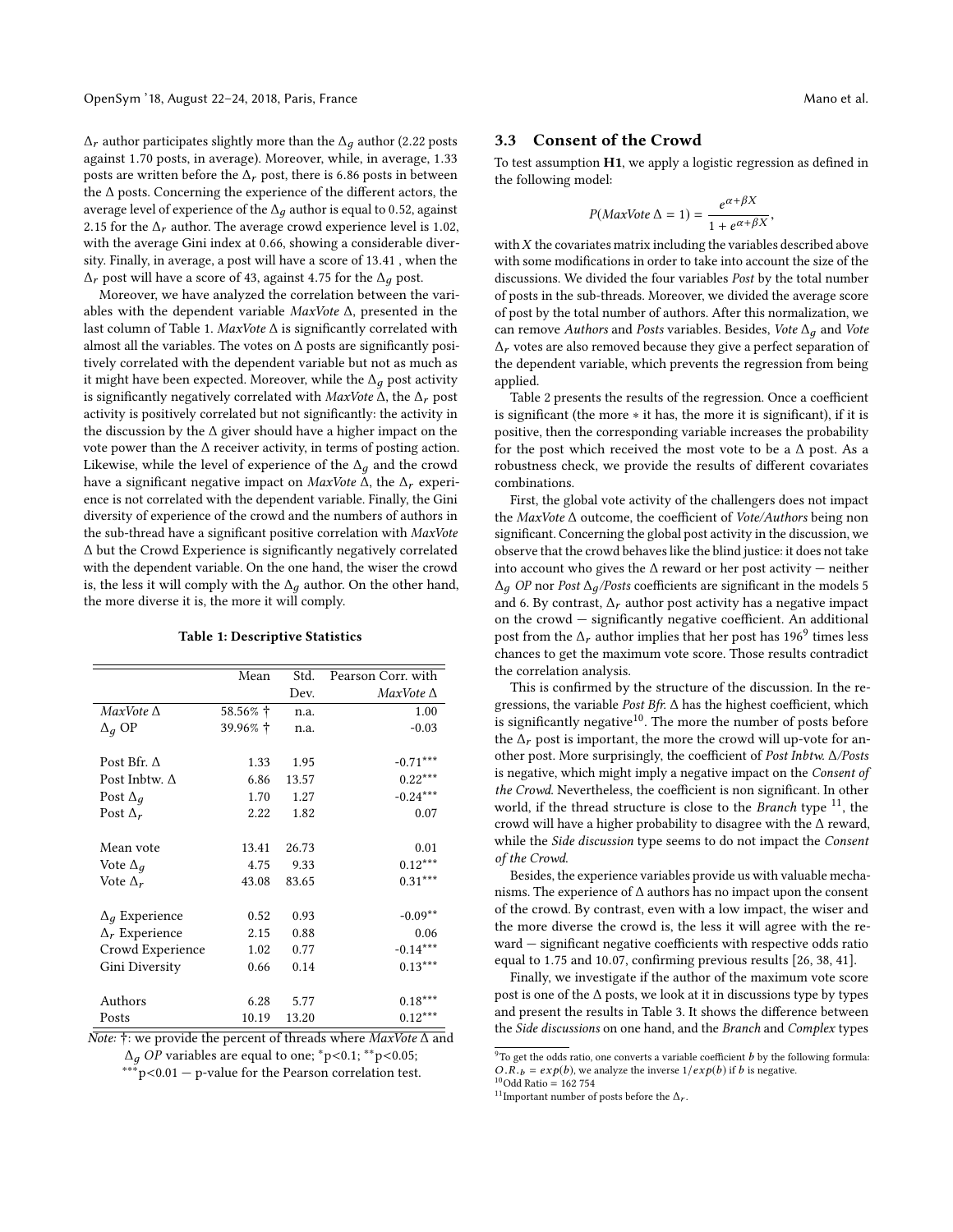<span id="page-6-0"></span>

|                                                                                                                                | Dependent variable:                                             |                                                                 |                                                |                                                       |                                                                           |                                                                                         |  |
|--------------------------------------------------------------------------------------------------------------------------------|-----------------------------------------------------------------|-----------------------------------------------------------------|------------------------------------------------|-------------------------------------------------------|---------------------------------------------------------------------------|-----------------------------------------------------------------------------------------|--|
|                                                                                                                                | MaxVote $\Delta = 1$                                            |                                                                 |                                                |                                                       |                                                                           |                                                                                         |  |
|                                                                                                                                | (1)                                                             | (2)                                                             | (3)                                            | (4)                                                   | (5)                                                                       | (6)                                                                                     |  |
| Vote/Authors                                                                                                                   |                                                                 | 0.001                                                           |                                                | $-0.004$                                              |                                                                           | 0.0004                                                                                  |  |
|                                                                                                                                |                                                                 | (0.01)                                                          |                                                | (0.003)                                               |                                                                           | (0.01)                                                                                  |  |
| $\Delta$ g OP                                                                                                                  | $-0.54*$                                                        | $-0.54*$                                                        |                                                |                                                       | $-0.44$                                                                   | $-0.44$                                                                                 |  |
|                                                                                                                                | (0.31)                                                          | (0.31)                                                          |                                                |                                                       | (0.32)                                                                    | (0.32)                                                                                  |  |
| Post $\Delta_q$ /Posts                                                                                                         | 0.48                                                            | 0.51                                                            |                                                |                                                       | 0.72                                                                      | 0.73                                                                                    |  |
|                                                                                                                                | (1.34)                                                          | (1.35)                                                          |                                                |                                                       | (1.40)                                                                    | (1.41)                                                                                  |  |
| Post $\Delta_r$ /Posts                                                                                                         | $-4.58***$                                                      | $-4.58***$                                                      |                                                |                                                       | $-5.28***$                                                                | $-5.28***$                                                                              |  |
|                                                                                                                                | (1.28)                                                          | (1.28)                                                          |                                                |                                                       | (1.34)                                                                    | (1.34)                                                                                  |  |
| Post Bfr. Δ/Posts                                                                                                              |                                                                 |                                                                 |                                                |                                                       |                                                                           |                                                                                         |  |
|                                                                                                                                | (1.64)                                                          | (1.64)                                                          |                                                |                                                       | (1.72)                                                                    | (1.72)                                                                                  |  |
| Post Inbtw. ∆/Posts                                                                                                            | $-2.35*$                                                        | $-2.34*$                                                        |                                                |                                                       | $-1.93$                                                                   | $-1.92$                                                                                 |  |
|                                                                                                                                | (1.21)                                                          | (1.21)                                                          |                                                |                                                       | (1.31)                                                                    | (1.31)                                                                                  |  |
|                                                                                                                                |                                                                 |                                                                 | $-0.17*$                                       | $-0.18*$                                              | 0.04                                                                      | 0.04                                                                                    |  |
|                                                                                                                                |                                                                 |                                                                 | (0.10)                                         | (0.10)                                                | (0.16)                                                                    | (0.16)                                                                                  |  |
| $\Delta_r$ Experience                                                                                                          |                                                                 |                                                                 | 0.14                                           | 0.14                                                  | 0.23                                                                      | 0.23                                                                                    |  |
|                                                                                                                                |                                                                 |                                                                 | (0.10)                                         |                                                       |                                                                           |                                                                                         |  |
|                                                                                                                                |                                                                 |                                                                 | $-0.30**$                                      | $-0.32**$                                             | $-0.56***$                                                                |                                                                                         |  |
|                                                                                                                                |                                                                 |                                                                 | (0.13)                                         | (0.14)                                                | (0.22)                                                                    | (0.22)                                                                                  |  |
| Gini Diversity                                                                                                                 |                                                                 |                                                                 | 0.69                                           | 0.76                                                  | $-2.31*$                                                                  | $-2.31*$                                                                                |  |
|                                                                                                                                |                                                                 |                                                                 | (0.80)                                         | (0.80)                                                | (1.40)                                                                    | (1.40)                                                                                  |  |
|                                                                                                                                |                                                                 |                                                                 |                                                |                                                       |                                                                           |                                                                                         |  |
|                                                                                                                                | (1.14)                                                          | (1.15)                                                          | (0.65)                                         | (0.65)                                                | (1.48)                                                                    | (1.49)                                                                                  |  |
|                                                                                                                                |                                                                 |                                                                 |                                                |                                                       |                                                                           |                                                                                         |  |
|                                                                                                                                |                                                                 |                                                                 |                                                |                                                       |                                                                           |                                                                                         |  |
|                                                                                                                                |                                                                 |                                                                 |                                                |                                                       |                                                                           |                                                                                         |  |
|                                                                                                                                |                                                                 |                                                                 |                                                |                                                       |                                                                           |                                                                                         |  |
| $\Delta_q$ Experience<br>Crowd Experience<br>Constant<br>Observations<br>Log Likelihood<br>McFadden $R^2$<br>Akaike Inf. Crit. | $-12.54***$<br>$4.91***$<br>543<br>$-190.65$<br>0.482<br>393.31 | $-12.55***$<br>$4.88***$<br>543<br>$-190.64$<br>0.482<br>395.28 | $-0.01$<br>542<br>$-359.44$<br>0.024<br>728.89 | (0.10)<br>0.05<br>542<br>$-358.69$<br>0.026<br>729.38 | $-12.30***$<br>(0.15)<br>$6.34***$<br>542<br>$-185.81$<br>0.496<br>391.61 | $-12.30***$<br>(0.15)<br>$-0.56***$<br>$6.33***$<br>542<br>$-185.80$<br>0.496<br>393.61 |  |

#### Table 2: Regression results

Note: \*p<0.1; \*\*p<0.05; \*\*\*p<0.01 − pvalue for the significance test of the coefficients.

on the other hand. Again, when the crowd does not get the chance to express its ideas before the ∆ attribution (like in Branch), and reports its votes on another post, it will be in 90% (more than two third for Complex types) of the cases, a different author than the ∆ authors. In Side discussions, even if a non-∆ post attracts the maximum upvote score, in 97% of the cases, it will be another post from one of the ∆ authors.

### <span id="page-6-1"></span>Table 3: Repartition of authors who received the maximum vote score by discussion types

|                  | $\Delta_r$ author |        | $\Delta_a$ author non- $\Delta$ author |
|------------------|-------------------|--------|----------------------------------------|
| <b>Branch</b>    | 4.21%             | 5.32%  | 89.47%                                 |
| Side discussions | 81.25%            | 15.62% | 3.13%                                  |
| Complex          | 29.59%            | 3.06%  | 67.35%                                 |

Those results confirm our hypothesis H1: if the crowd could not participate in the debate through posts, it will disagree with the ∆ reward and express itself through the vote system.

### <span id="page-6-2"></span>3.4 Result discussion

The obtained results indicate the power of votes in the open forum CMV. Comparing a discussion to an one-against-all game, if one challenger plays alone and wins a reward before enough other challengers have the time to argue, the crowd will punish her by voting for another argument. Moreover, the crowd acts like the blind justice: it will not take into account who are the ∆ authors, but rather whether the author awarded with ∆ leaves free room to other challengers and whether the author who attributed a ∆ gives enough time for others to intervene. Besides, the wiser and more diverse the crowd is, the more prone to disagree it is. The OP would really benefit from a discussion with different challengers about the same argument. The more challengers have the possibility to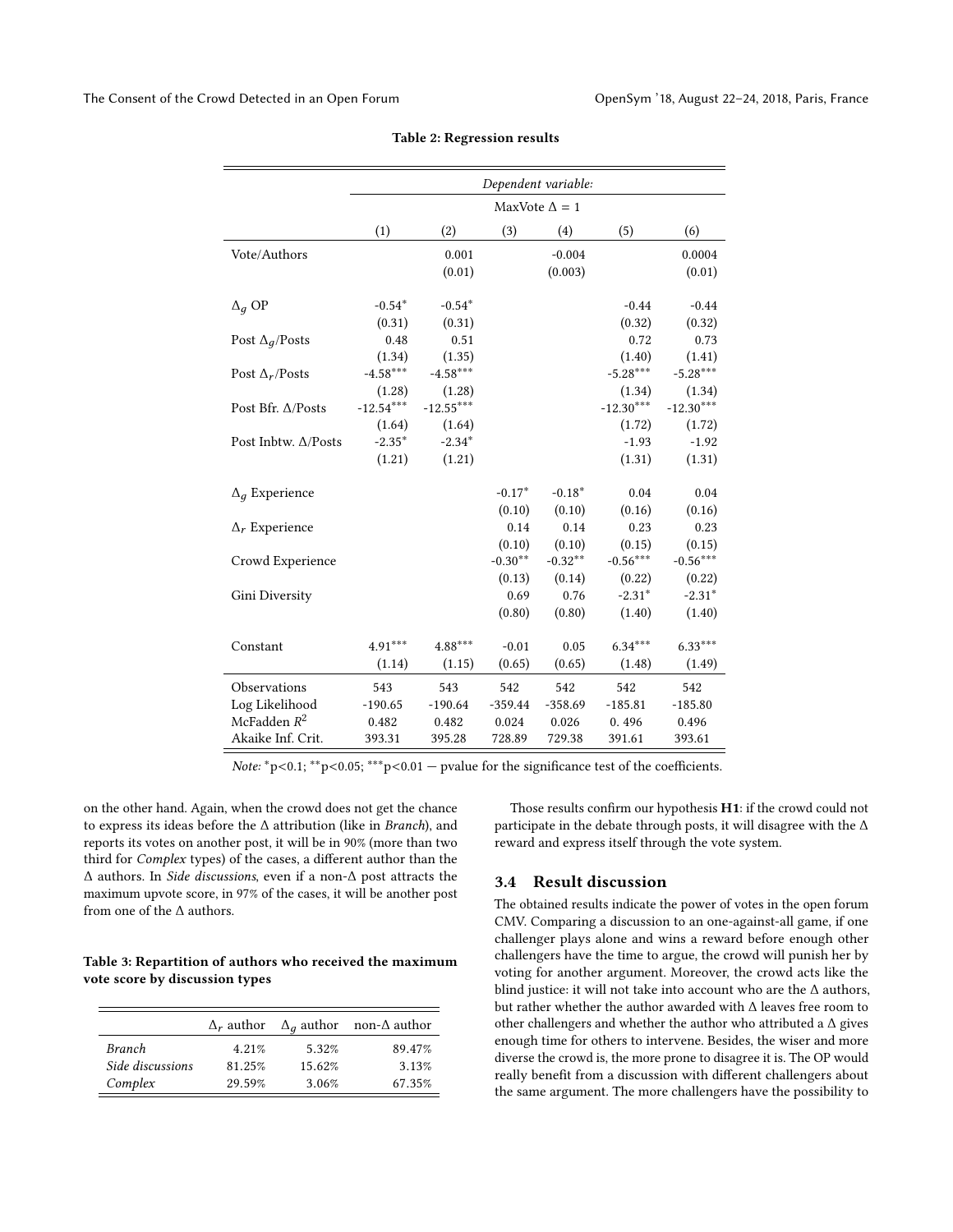express themselves, deliberating among them and with the OP, the more they will consent with the ultimate reward: the ∆. The Consent of the Crowd (CoC) reflects a quality measure on the reward  $\Delta$ .

Even if important mechanisms emerged from that analysis, we need to investigated some limitations of our analysis. First, in this work we estimate the vote mechanism as a response to the ∆ reward. Data at our disposal is, however, a snapshot. We do not know the timestamp nor the author of a vote. Therefore, another possibility is that the crowd highlights a pertinent argument with upvotes in order to help the OP to find it. The question is whether the vote of the ∆ occurred before the ∆ attribution.

A complementary limitation concerns the meaning of upvoting. We assume that numerous upvotes on a post reflects the quality of a post [\[16\]](#page-7-15). However, as mentioned in the CMV rules<sup>[12](#page-7-28)</sup>, moderators encourage to upvote an argument which one finds not good enough, in order to attract other challengers to refute it.

# 4 CONCLUSION AND FURTHER WORK

We defined the Consent of the Crowd in an open forum taking as a use case Reddit – Change My View. Focusing on a particular period of the discussion, from the beginning up to the first reward, our results bring in evidence the use of the upvote reward system as a punishment against the challenger rewarded with the ∆. This happened when crowd members do not get the chance to join the discussion before the ∆ attribution. From the research point of view, we explain how a crowd takes actions if it perceived an injustice. We embedded this in a new concept: the Consent of the Crowd. Moreover, this result should urge CMV moderators to foster multi-challengers sub-discussions.

Our future work will focus on the extension of the analysis on different kinds of fora, such as StackOverflow. This Q&A forum is this not concerned by the first limitation mentioned in Section [3.4.](#page-6-2) It does not suffer from the second limitation as the down-votes are fully accepted. Moreover, we will confront the texts of  $\Delta$  posts and MaxVote post when they differ [\[1\]](#page-7-12).

In particular for this Q&A site, we have access to the timestamp of the vote, and thus might be able to investigate the first limitation we mentioned in . Moreover, we will investigate the second limitation by confronting the texts of  $\Delta_r$  post and *MaxVote* post, when they differ

As a general conclusion, our results show a form of collective intelligence in open fora, increasing the comprehension of participants interactions in online forums.

#### REFERENCES

- <span id="page-7-12"></span>[1] Lada A. Adamic, Jun Zhang, Eytan Bakshy, and Mark S. Ackerman. 2008. Knowledge sharing and Yahoo Answers: Everyone knows something. In Proceedings of WWW'08. ACM, 665–674.
- <span id="page-7-23"></span>[2] Allan Afuah and Christopher L. Tucci. 2012. Crowdsourcing As a Solution to Distant Search. Academy of Management Review 37, 3 (July 2012), 355–375. <https://doi.org/10.5465/amr.2010.0146>
- <span id="page-7-14"></span>[3] Ashton Anderson, Daniel Huttenlocher, Jon Kleinberg, and Jure Leskovec. 2012. Discovering value from community activity on focused question answering sites: a case study of stack overflow. In Proceedings of the 18th ACM SIGKDD international conference on Knowledge discovery and data mining. ACM, 850–858. <http://dl.acm.org/citation.cfm?id=2339665>
- <span id="page-7-25"></span>[4] Solomon E. Asch. 1951. Effects of group pressure upon the modification and distortion of judgments. In Groups, Leadership, and Men, H Guetzkow (Ed.). Carnegie Press, 177–190.
- <span id="page-7-5"></span>[5] Albert-László Barabási and Réka Albert. 1999. Emergence of Scaling in Random Networks. Science 286, 5439 (Oct. 1999), 509–512. [https://doi.org/10.1126/science.](https://doi.org/10.1126/science.286.5439.509) [286.5439.509](https://doi.org/10.1126/science.286.5439.509)
- <span id="page-7-3"></span>[6] Flore Barcellini, Françoise Détienne, Jean-Marie Burkhardt, and Warren Sack. 2005. A study of online discussions in an Open-Source Software Community. In Communities and Technologies 2005. Springer, 301–320. [http://link.springer.com/](http://link.springer.com/chapter/10.1007/1-4020-3591-8_16) [chapter/10.1007/1-4020-3591-8\\_16](http://link.springer.com/chapter/10.1007/1-4020-3591-8_16)
- <span id="page-7-26"></span>[7] Joshua Becker, Devon Brackbill, and Damon Centola. 2017. Network dynamics of social influence in the wisdom of crowds. Proceedings of the National Academy of Sciences (June 2017), 201615978.<https://doi.org/10.1073/pnas.1615978114>
- <span id="page-7-17"></span>[8] Francesco Bolici, James Howison, and Kevin Crowston. 2009. Coordination without discussion? Socio-technical congruence and Stigmergy in Free and Open Source Software projects. In Socio-Technical Congruence Workshop in conj Intl Conf on Software Engineering, Vancouver, Canada.
- <span id="page-7-21"></span>[9] Daren C. Brabham. 2008. Crowdsourcing as a Model for Problem Solving: An Introduction and Cases. Convergence 14, 1 (Feb. 2008), 75–90. [https://doi.org/10.](https://doi.org/10.1177/1354856507084420) [1177/1354856507084420](https://doi.org/10.1177/1354856507084420)
- <span id="page-7-2"></span>[10] Thierry Buecheler, Jan Henrik Sieg, Rudolf M. Füchslin, and Rolf Pfeifer. 2010. Crowdsourcing, Open Innovation and Collective Intelligence in the Scientific Method-A Research Agenda and Operational Framework.. In ALIFE. 679–686.
- <span id="page-7-22"></span>[11] Henry Chesbrough, Wim Vanhaverbeke, and Joel West. 2006. Open Innovation: Researching a New Paradigm. OUP Oxford. Google-Books-ID: RdcSDAAAQBAJ.
- <span id="page-7-13"></span>[12] Guido Conaldi and Alessandro Lomi. 2013. The dual network structure of organizational problem solving: A case study on open source software development. Social Networks 35, 2 (May 2013), 237–250. [https://doi.org/10.1016/j.socnet.2012.](https://doi.org/10.1016/j.socnet.2012.12.003) [12.003](https://doi.org/10.1016/j.socnet.2012.12.003)
- <span id="page-7-10"></span>[13] PáDraig Cunningham, Martin Harrigan, Guangyu Wu, and Derek O'Callaghan. 2013. Characterizing ego-networks using motifs. Network Science 1, 02 (Aug. 2013), 170–190.<https://doi.org/10.1017/nws.2013.12>
- <span id="page-7-19"></span>[14] Laura Dabbish, Colleen Stuart, Jason Tsay, and Jim Herbsleb. 2012. Social coding in GitHub: transparency and collaboration in an open software repository. In Proceedings of the ACM 2012 conference on Computer Supported Cooperative Work. ACM, 1277–1286.<http://dl.acm.org/citation.cfm?id=2145396>
- <span id="page-7-18"></span>[15] Jean-Michel Dalle and Paul A. David. 2003. The allocation of software development resources in 'open source' production mode. SIEPR-Project NOSTRA Working Paper,(15th February)[Accepted for publication in Joe Feller, Brian Fitzgerald, Scott Hissam, Karim Lakhani, eds., Making Sense of the Bazaar, forthcoming from MIT Press in 2004] (2003).<http://econwpa.repec.org/eps/io/papers/0502/0502011.pdf>
- <span id="page-7-15"></span>[16] Jean-Michel Dalle, Martin Devillers, and Matthijs den Besten. 2014. Answer Editing in StackOverflow. Proceedings of the 2nd International Conference on Knowledge Commons. NYU Engelberg. (2014). [http://iasckc.nyuengelberg.org/s/](http://iasckc.nyuengelberg.org/s/Jean-Michel-Dalle-Martin-Devillers-Matthijs-den-Besten.pdf) [Jean-Michel-Dalle-Martin-Devillers-Matthijs-den-Besten.pdf](http://iasckc.nyuengelberg.org/s/Jean-Michel-Dalle-Martin-Devillers-Matthijs-den-Besten.pdf)
- <span id="page-7-16"></span>[17] Matthijs den Besten, Jean-Michel Dalle, and Fabrice Galia. 2008. The Allocation of Collaborative Efforts in Open-Source Software. Information Economics and Policy 20 (2008), 316–322.<http://works.bepress.com/mldb/2>
- <span id="page-7-8"></span>[18] Rémi Dorat, Matthieu Latapy, Bernard Conein, and Nicolas Auray. 2007. Multilevel analysis of an interaction network between individuals in a mailing-list. In Annales des télécommunications, Vol. 62. Springer, 325–349. [http://link.springer.](http://link.springer.com/article/10.1007/BF03253264) [com/article/10.1007/BF03253264](http://link.springer.com/article/10.1007/BF03253264)
- <span id="page-7-0"></span>[19] Maeve Duggan. 2015. Mobile Messaging and Social Media 2015. [http://www.](http://www.pewinternet.org/2015/08/19/mobile-messaging-and-social-media-2015/) [pewinternet.org/2015/08/19/mobile-messaging-and-social-media-2015/](http://www.pewinternet.org/2015/08/19/mobile-messaging-and-social-media-2015/)
- <span id="page-7-4"></span>[20] Paul Erdős and Alfréd Rényi. 1960. On the Evolution of Random Graphs. In PUBLI-CATION OF THE MATHEMATICAL INSTITUTE OF THE HUNGARIAN ACADEMY OF SCIENCES. 17–61.
- <span id="page-7-1"></span>[21] Francis Galton. 1907. Vox Populi. Nature 75, 1949 (March 1907), 450–451. [https:](https://doi.org/10.1038/075450a0) [//doi.org/10.1038/075450a0](https://doi.org/10.1038/075450a0)
- <span id="page-7-7"></span>[22] Vicenç Gómez, Hilbert J. Kappen, and Andreas Kaltenbrunner. 2011. Modeling the structure and evolution of discussion cascades. arXiv:1011.0673 [physics] (2011), 181.<https://doi.org/10.1145/1995966.1995992> arXiv: 1011.0673.
- <span id="page-7-27"></span>[23] Sandra Gonzalez-Bailon, Andreas Kaltenbrunner, and Rafael E Banchs. 2010. The structure of political discussion networks: a model for the analysis of online deliberation. Journal of Information Technology 25, 2 (June 2010), 230–243. [https:](https://doi.org/10.1057/jit.2010.2) [//doi.org/10.1057/jit.2010.2](https://doi.org/10.1057/jit.2010.2)
- <span id="page-7-9"></span>[24] Paul W. Holland and Samuel Leinhardt. 1970. A Method for Detecting Structure in Sociometric Data. Amer. J. Sociology 76, 3 (1970), 492–513. [http://www.jstor.](http://www.jstor.org/stable/2775735) [org/stable/2775735](http://www.jstor.org/stable/2775735)
- <span id="page-7-11"></span>[25] Paul W. Holland and Samuel Leinhardt. 1976. Local Structure in Social Networks. Sociological Methodology 7 (1976), 1.<https://doi.org/10.2307/270703>
- <span id="page-7-24"></span>[26] Lu Hong and Scott E. Page. 2004. Groups of diverse problem solvers can outperform groups of high-ability problem solvers. Proceedings of the National Academy of Sciences of the United States of America 101, 46 (Nov. 2004), 16385–16389. <https://doi.org/10.1073/pnas.0403723101>
- <span id="page-7-20"></span>[27] James Howison and Kevin Crowston. 2014. Collaboration Through Open Superposition: A Theory of the Open Source Way. Mis Quarterly 38, 1 (2014), 29–50. <http://aisel.aisnet.org/cgi/viewcontent.cgi?article=3156&context=misq>
- <span id="page-7-6"></span>[28] Andreas Kaltenbrunner, Vicenç Gómez, Ayman Moghnieh, Rodrigo Meza, Josep Blat, and Vicente López. 2007. Homogeneous temporal activity patterns in a large online communication space. arXiv:0708.1579 [cs] (Aug. 2007). [http:](http://arxiv.org/abs/0708.1579)

<span id="page-7-28"></span> $^{12}$ http://www.reddit.com/r/changemyview/wiki/guidelines#wiki\_upvoting.2Fdownvoting